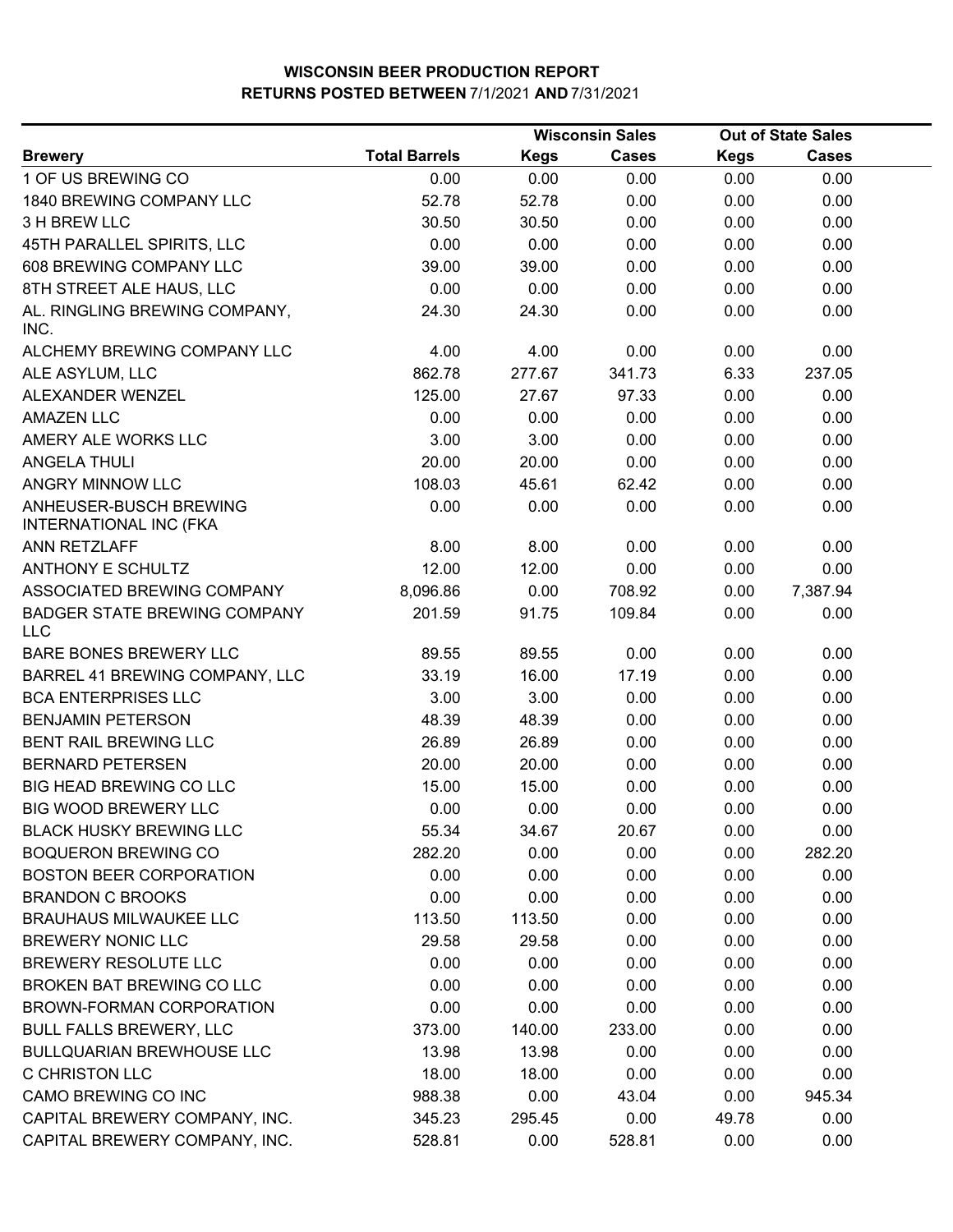|                                                     |                      |             | <b>Wisconsin Sales</b> |             | <b>Out of State Sales</b> |  |
|-----------------------------------------------------|----------------------|-------------|------------------------|-------------|---------------------------|--|
| <b>Brewery</b>                                      | <b>Total Barrels</b> | <b>Kegs</b> | <b>Cases</b>           | <b>Kegs</b> | <b>Cases</b>              |  |
| CENTRAL WATERS BREWING CO., INC.                    | 829.95               | 307.95      | 469.20                 | 12.00       | 40.80                     |  |
| <b>CHAD M FORSBERG</b>                              | 7.33                 | 7.33        | 0.00                   | 0.00        | 0.00                      |  |
| <b>CHARLES STUHRENBERG</b>                          | 0.00                 | 0.00        | 0.00                   | 0.00        | 0.00                      |  |
| CHIPPEWA RIVER DISTILLERY AND<br><b>BREWERY LLC</b> | 26.01                | 26.01       | 0.00                   | 0.00        | 0.00                      |  |
| CITY BREWING COMPANY, LLC                           | 0.00                 | 0.00        | 0.00                   | 0.00        | 0.00                      |  |
| COFFEE GROUNDS, INC.                                | 20.58                | 20.58       | 0.00                   | 0.00        | 0.00                      |  |
| CONCH CO. INC.                                      | 39.82                | 39.82       | 0.00                   | 0.00        | 0.00                      |  |
| COPPER MOUNTAIN BEVERAGE CO                         | 0.00                 | 0.00        | 0.00                   | 0.00        | 0.00                      |  |
| COPPER STATE BREWERY LLC                            | 108.00               | 108.00      | 0.00                   | 0.00        | 0.00                      |  |
| <b>CROOK &amp; MARKER LLC</b>                       | 0.00                 | 0.00        | 0.00                   | 0.00        | 0.00                      |  |
| DAIRYAIR, LLC                                       | 4.58                 | 4.58        | 0.00                   | 0.00        | 0.00                      |  |
| DANA KAINZ                                          | 0.00                 | 0.00        | 0.00                   | 0.00        | 0.00                      |  |
| DANIEL D SCHEY                                      | 53.59                | 45.17       | 8.42                   | 0.00        | 0.00                      |  |
| <b>DANIEL E SCHULD</b>                              | 69.16                | 69.16       | 0.00                   | 0.00        | 0.00                      |  |
| <b>DAVID A KNUTH</b>                                | 69.00                | 69.00       | 0.00                   | 0.00        | 0.00                      |  |
| <b>DEAD BIRD BREWING COMPANY</b>                    | 10.00                | 10.00       | 0.00                   | 0.00        | 0.00                      |  |
| DEAD BIRD BREWING COMPANY                           | 0.00                 | 0.00        | 0.00                   | 0.00        | 0.00                      |  |
| DELAFIELD BREWHAUS LLC                              | 48.50                | 48.50       | 0.00                   | 0.00        | 0.00                      |  |
| <b>DELTA BEER LLC</b>                               | 51.19                | 48.38       | 2.81                   | 0.00        | 0.00                      |  |
| <b>DENNIS E ERB</b>                                 | 3.00                 | 3.00        | 0.00                   | 0.00        | 0.00                      |  |
| DIAGEO AMERICAS SUPPLY INC                          | 60,002.28            | 0.00        | 0.00                   | 0.00        | 60,002.28                 |  |
| DJ FEDDERLY MANAGEMENT<br><b>CONSULTANT LLC</b>     | 0.00                 | 0.00        | 0.00                   | 0.00        | 0.00                      |  |
| DOOR COUNTY BREWING CO LLC                          | 333.38               | 87.47       | 245.91                 | 0.00        | 0.00                      |  |
| <b>DOUBLE BREW LLC</b>                              | 31.00                | 0.00        | 31.00                  | 0.00        | 0.00                      |  |
| DRIFTLESS BREWING COMPANY LLC                       | 91.80                | 91.80       | 0.00                   | 0.00        | 0.00                      |  |
| DRIFTLESS PURE LLC                                  | 4.66                 | 4.66        | 0.00                   | 0.00        | 0.00                      |  |
| DUBS BREW, LLC                                      | 8.67                 | 8.67        | 0.00                   | 0.00        | 0.00                      |  |
| DUESTERBECK'S BREWING COMPANY,<br>LLC               | 86.67                | 86.67       | 0.00                   | 0.00        | 0.00                      |  |
| EAGLE TRACE BREWING COMPANY<br><b>LLC</b>           | 0.00                 | 0.00        | 0.00                   | 0.00        | 0.00                      |  |
| EAGLE TRACE BREWING COMPANY<br><b>LLC</b>           | 775.37               | 306.17      | 469.20                 | 0.00        | 0.00                      |  |
| <b>EAST TROY BREWERY CO</b>                         | 21.50                | 21.50       | 0.00                   | 0.00        | 0.00                      |  |
| <b>EGR LLC</b>                                      | 41.00                | 41.00       | 0.00                   | 0.00        | 0.00                      |  |
| <b>EMPRIZE BREWING LLC</b>                          | 29.27                | 29.27       | 0.00                   | 0.00        | 0.00                      |  |
| <b>FERMENTORIUM BEVERAGE</b><br><b>COMPANY LLC</b>  | 143.61               | 70.98       | 72.63                  | 0.00        | 0.00                      |  |
| FFATS BREWING COMPANY, LLC                          | 5.00                 | 5.00        | 0.00                   | 0.00        | 0.00                      |  |
| FIFTH WARD BREWING COMPANY LLC                      | 70.79                | 54.24       | 16.55                  | 0.00        | 0.00                      |  |
| FIVE STAR BREWING CO INC.                           | 0.00                 | 0.00        | 0.00                   | 0.00        | 0.00                      |  |
| FLIX ENTERTAINMENT LLC                              | 0.00                 | 0.00        | 0.00                   | 0.00        | 0.00                      |  |
| FORTRESS NUTRITION, LLC                             | 0.00                 | 0.00        | 0.00                   | 0.00        | 0.00                      |  |
| FOX RIVER BREWING COMPANY II, LLC                   | 233.43               | 175.98      | 57.45                  | 0.00        | 0.00                      |  |
| FOX RIVER BREWING COMPANY, LLC                      | 163.69               | 125.98      | 37.71                  | 0.00        | 0.00                      |  |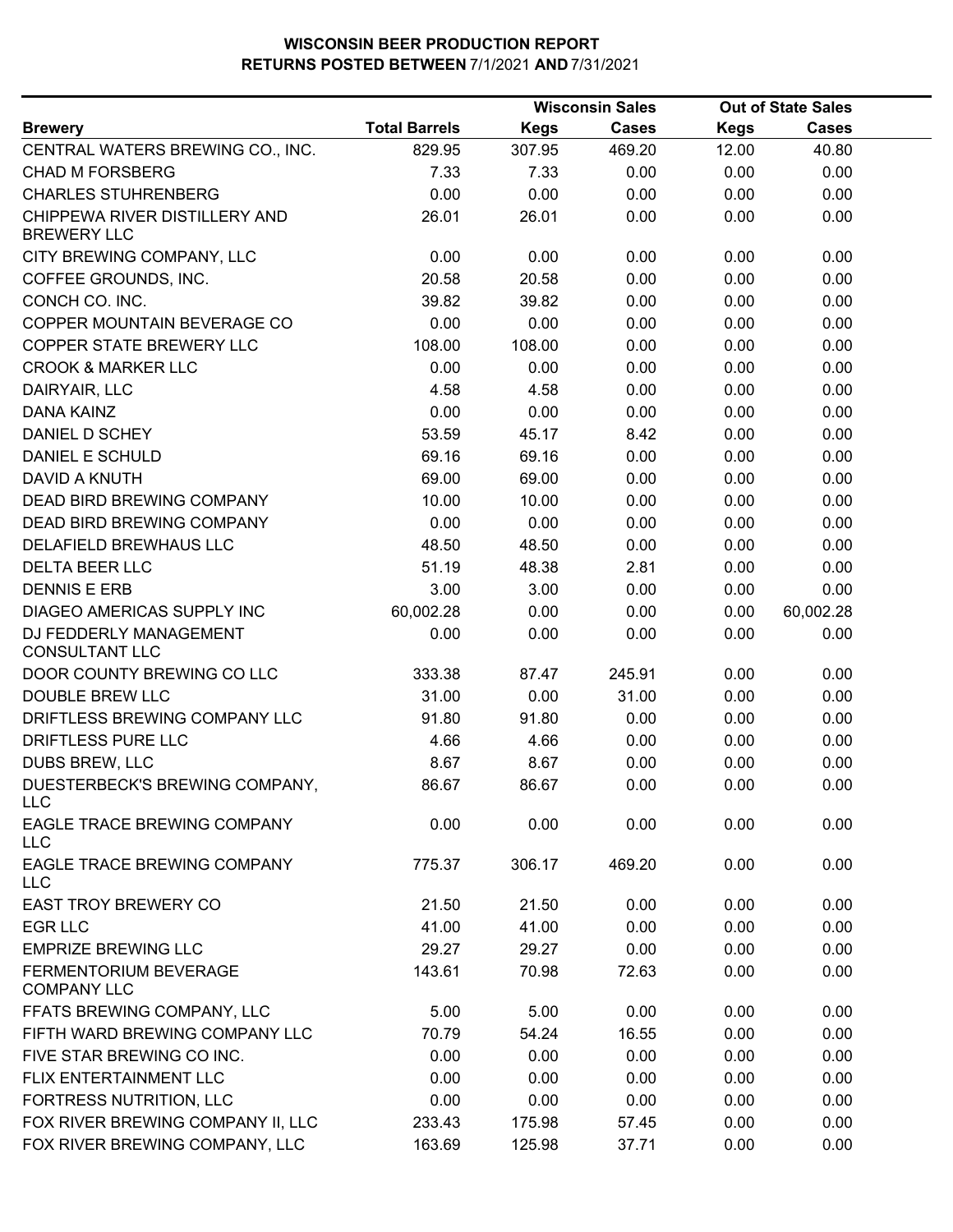|                                                      |                      | <b>Wisconsin Sales</b> | <b>Out of State Sales</b> |      |              |  |
|------------------------------------------------------|----------------------|------------------------|---------------------------|------|--------------|--|
| <b>Brewery</b>                                       | <b>Total Barrels</b> | <b>Kegs</b>            | <b>Cases</b>              | Kegs | <b>Cases</b> |  |
| FOXTOWN-GBC, INC.                                    | 86.88                | 56.66                  | 30.22                     | 0.00 | 0.00         |  |
| <b>FRESAR INC</b>                                    | 0.61                 | 0.61                   | 0.00                      | 0.00 | 0.00         |  |
| <b>FULTON LLC</b>                                    | 18.23                | 4.00                   | 14.23                     | 0.00 | 0.00         |  |
| <b>G5 BREWING COMPANY LLC</b>                        | 44.00                | 44.00                  | 0.00                      | 0.00 | 0.00         |  |
| <b>GARYS PREMIUM COCKTAILS</b>                       | 0.00                 | 0.00                   | 0.00                      | 0.00 | 0.00         |  |
| <b>GATHERING PLACE BREWING</b><br><b>COMPANY LLC</b> | 52.01                | 26.89                  | 25.12                     | 0.00 | 0.00         |  |
| GD3, LLC                                             | 251.58               | 251.58                 | 0.00                      | 0.00 | 0.00         |  |
| GD4, LLC                                             | 34.40                | 34.40                  | 0.00                      | 0.00 | 0.00         |  |
| <b>GEORGE BREGAR</b>                                 | 138.00               | 138.00                 | 0.00                      | 0.00 | 0.00         |  |
| <b>GIANT JONES BREWING LLC</b>                       | 20.37                | 10.83                  | 9.54                      | 0.00 | 0.00         |  |
| GJS SALES, INC.                                      | 1,003.77             | 0.00                   | 1,003.77                  | 0.00 | 0.00         |  |
| <b>GOOD CITY BREWING LLC</b>                         | 94.34                | 82.47                  | 11.87                     | 0.00 | 0.00         |  |
| <b>GOOD CITY BREWING LLC</b>                         | 0.00                 | 0.00                   | 0.00                      | 0.00 | 0.00         |  |
| <b>GRANT PAULY</b>                                   | 1,473.38             | 488.34                 | 985.04                    | 0.00 | 0.00         |  |
| <b>GRAVITY BOX BREWING COMPANY,</b><br><b>LLC</b>    | 14.50                | 14.50                  | 0.00                      | 0.00 | 0.00         |  |
| <b>GRAY BREWING CO.</b>                              | 37.21                | 29.08                  | 5.22                      | 0.00 | 2.91         |  |
| <b>GREEN BAY BREWING COMPANY</b>                     | 378.34               | 231.97                 | 146.37                    | 0.00 | 0.00         |  |
| <b>GREENVIEW BREWING LLC</b>                         | 29.46                | 8.18                   | 21.28                     | 0.00 | 0.00         |  |
| <b>GREGORY YORK</b>                                  | 22.38                | 22.38                  | 0.00                      | 0.00 | 0.00         |  |
| <b>GUY R LILJA</b>                                   | 0.00                 | 0.00                   | 0.00                      | 0.00 | 0.00         |  |
| HEART OF THE NORTH BREWING CO                        | 4.50                 | 4.50                   | 0.00                      | 0.00 | 0.00         |  |
| HILLSBORO BREWING COMPANY LLC                        | 78.66                | 78.66                  | 0.00                      | 0.00 | 0.00         |  |
| HOG HOUSE BREWING, LLC                               | 0.81                 | 0.81                   | 0.00                      | 0.00 | 0.00         |  |
| HOOPS OF DANE COUNTY, INC.                           | 0.00                 | 0.00                   | 0.00                      | 0.00 | 0.00         |  |
| HOOPS OF DANE COUNTY, INC.                           | 0.00                 | 0.00                   | 0.00                      | 0.00 | 0.00         |  |
| HOOPS OF DANE COUNTY, INC.                           | 0.00                 | 0.00                   | 0.00                      | 0.00 | 0.00         |  |
| HOP & BARREL BREWING COMPANY,<br><b>LLC</b>          | 53.97                | 17.73                  | 22.13                     | 8.44 | 5.67         |  |
| HOP HAUS BREWING COMPANY LLC                         | 157.00               | 157.00                 | 0.00                      | 0.00 | 0.00         |  |
| HOP HAUS BREWING COMPANY LLC                         | 6.00                 | 6.00                   | 0.00                      | 0.00 | 0.00         |  |
| HOP YARD ALE WORKS LLC                               | 0.00                 | 0.00                   | 0.00                      | 0.00 | 0.00         |  |
| HORNELL BREWING CO INC                               | 29,166.58            | 0.00                   | 0.00                      | 0.00 | 29,166.58    |  |
| INDEED BREWING COMPANY WI, LLC                       | 53.98                | 51.08                  | 2.90                      | 0.00 | 0.00         |  |
| <b>INVENTORS BREWPUB LLC</b>                         | 6.68                 | 6.68                   | 0.00                      | 0.00 | 0.00         |  |
| <b>ISAAC SHOWAKI</b>                                 | 575.63               | 67.65                  | 507.98                    | 0.00 | 0.00         |  |
| JACQUELYN FORBES KEARNS                              | 28.75                | 28.75                  | 0.00                      | 0.00 | 0.00         |  |
| <b>JAMES METZ</b>                                    | 32.08                | 32.08                  | 0.00                      | 0.00 | 0.00         |  |
| <b>JAMES PLOETZ</b>                                  | 0.00                 | 0.00                   | 0.00                      | 0.00 | 0.00         |  |
| <b>JEAN M LANE</b>                                   | 23.54                | 23.54                  | 0.00                      | 0.00 | 0.00         |  |
| <b>JENNIFER DIGIACOMO</b>                            | 0.00                 | 0.00                   | 0.00                      | 0.00 | 0.00         |  |
| <b>JEREMY BEACH</b>                                  | 0.00                 | 0.00                   | 0.00                      | 0.00 | 0.00         |  |
| <b>JONATHAN CHRISTIANSEN</b>                         | 15.10                | 12.10                  | 3.00                      | 0.00 | 0.00         |  |
| <b>JRKM MANAGEMENT COMPANY</b>                       | 13.75                | 13.75                  | 0.00                      | 0.00 | 0.00         |  |
| JRKM MANAGEMENT COMPANY                              | 0.00                 | 0.00                   | 0.00                      | 0.00 | 0.00         |  |
| KARBEN4 BREWING LLC                                  | 978.43               | 234.25                 | 739.12                    | 1.00 | 4.06         |  |
|                                                      |                      |                        |                           |      |              |  |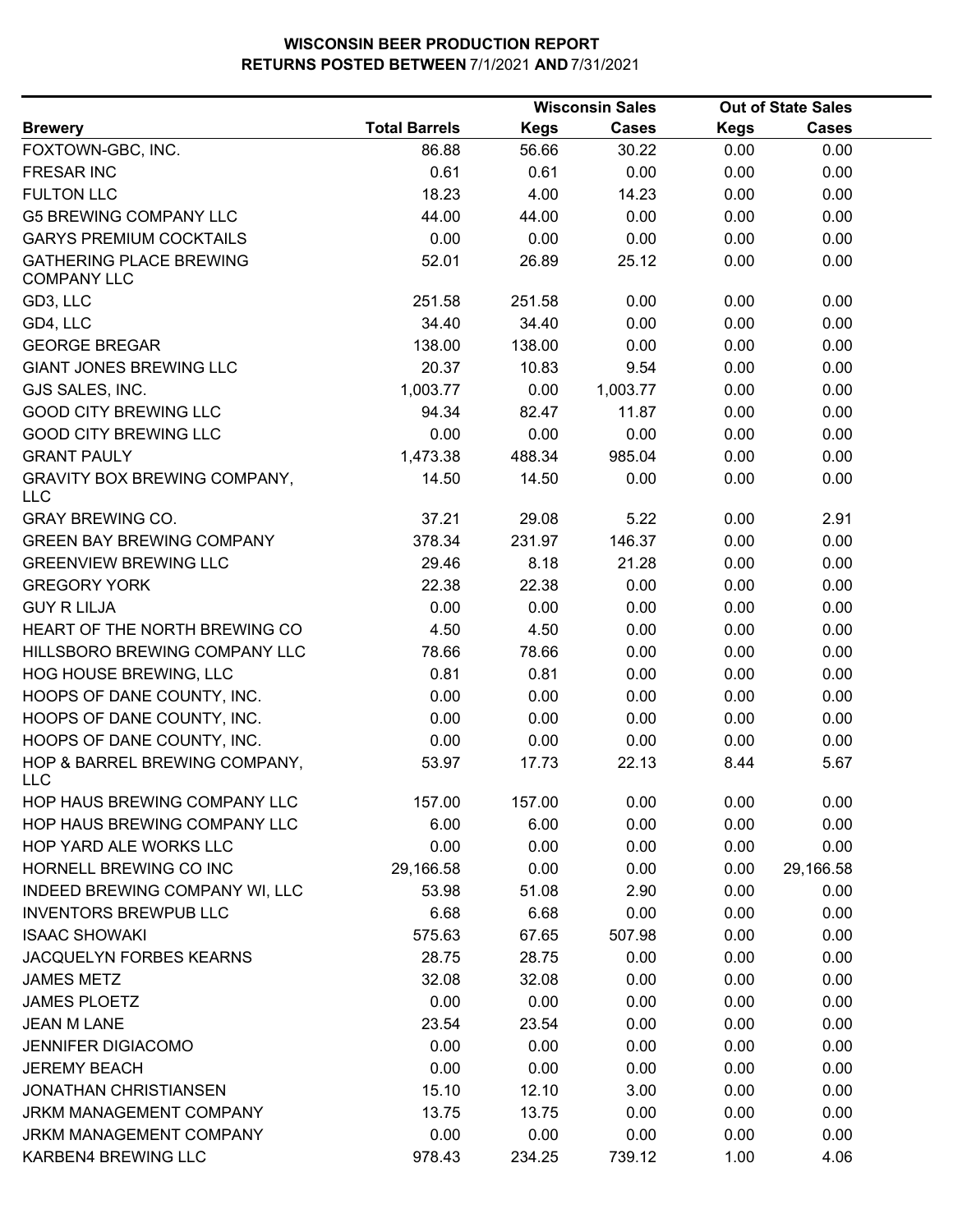|                                                        |                      |             | <b>Wisconsin Sales</b> |             | <b>Out of State Sales</b> |  |
|--------------------------------------------------------|----------------------|-------------|------------------------|-------------|---------------------------|--|
| <b>Brewery</b>                                         | <b>Total Barrels</b> | <b>Kegs</b> | <b>Cases</b>           | <b>Kegs</b> | <b>Cases</b>              |  |
| KATCHEVER & CO LLC                                     | 171.44               | 87.83       | 83.61                  | 0.00        | 0.00                      |  |
| KELLERMEISTER BEVERAGES, LLC                           | 57.01                | 46.75       | 10.26                  | 0.00        | 0.00                      |  |
| <b>KIRK C BANGSTAD</b>                                 | 0.00                 | 0.00        | 0.00                   | 0.00        | 0.00                      |  |
| KRIER FOODS, INC.                                      | 13,127.34            | 0.00        | 0.01                   | 0.00        | 13,127.33                 |  |
| LAKEFRONT BREWERY, INC.                                | 0.00                 | 0.00        | 0.00                   | 0.00        | 0.00                      |  |
| LAKEFRONT BREWERY, INC.                                | 3,275.61             | 1,115.15    | 1,725.92               | 32.00       | 402.54                    |  |
| LAKEWALK BREWERY AND CAFE<br><b>COMPANY</b>            | 32.00                | 32.00       | 0.00                   | 0.00        | 0.00                      |  |
| <b>LARRY TRACHENBROIT</b>                              | 0.00                 | 0.00        | 0.00                   | 0.00        | 0.00                      |  |
| LAYMAN BREWING, LLC                                    | 3.62                 | 3.62        | 0.00                   | 0.00        | 0.00                      |  |
| LAZY MONK BREWING LLC                                  | 50.06                | 26.09       | 23.97                  | 0.00        | 0.00                      |  |
| LEDGESTONE ESTATE LLC                                  | 0.00                 | 0.00        | 0.00                   | 0.00        | 0.00                      |  |
| <b>LEE BURGESS</b>                                     | 0.00                 | 0.00        | 0.00                   | 0.00        | 0.00                      |  |
| <b>LEVI FUNK</b>                                       | 0.00                 | 0.00        | 0.00                   | 0.00        | 0.00                      |  |
| LHM BREW PUB, LLC                                      | 10.80                | 10.80       | 0.00                   | 0.00        | 0.00                      |  |
| <b>LIFT BRIDGE BREWING</b><br><b>TECHNOLOGIES LLC</b>  | 63.00                | 48.33       | 14.67                  | 0.00        | 0.00                      |  |
| <b>LOST ISLAND WINE LLC</b>                            | 2.90                 | 2.90        | 0.00                   | 0.00        | 0.00                      |  |
| LOW DAILY LLC                                          | 31.08                | 31.08       | 0.00                   | 0.00        | 0.00                      |  |
| LUCETTE BREWING COMPANY LLC                            | 75.19                | 46.74       | 28.45                  | 0.00        | 0.00                      |  |
| LUCKYS 1313 BREW PUB INVESTOR<br><b>LLC</b>            | 0.00                 | 0.00        | 0.00                   | 0.00        | 0.00                      |  |
| LUCKYS 1313 BREW PUB INVESTOR<br><b>LLC</b>            | 0.00                 | 0.00        | 0.00                   | 0.00        | 0.00                      |  |
| LUCKYS 1313 BREW PUB INVESTOR<br><b>LLC</b>            | 0.00                 | 0.00        | 0.00                   | 0.00        | 0.00                      |  |
| MAG ENTERTAINMENT LLC                                  | 0.00                 | 0.00        | 0.00                   | 0.00        | 0.00                      |  |
| MARK ANTHONY BREWING INC                               | 99,086.19            | 0.00        | $-9,939.42$            | 0.00        | 109,025.61                |  |
| <b>MATTHEW R SCHMIDT</b>                               | 61.50                | 61.50       | 0.00                   | 0.00        | 0.00                      |  |
| MCFLESHMAN'S BREWING CO., LLC.                         | 68.49                | 45.63       | 22.86                  | 0.00        | 0.00                      |  |
| MCZ'S BREWING, LLC                                     | 1.90                 | 1.90        | 0.00                   | 0.00        | 0.00                      |  |
| MELMS BREWING COMPANY INC                              | 9.16                 | 9.16        | 0.00                   | 0.00        | 0.00                      |  |
| MICHAEL CHRISTENSON                                    | 0.00                 | 0.00        | 0.00                   | 0.00        | 0.00                      |  |
| <b>MICHAEL K BRENNER</b>                               | 5.51                 | 1.00        | 4.51                   | 0.00        | 0.00                      |  |
| MICHAEL W ZUPKE                                        | 0.00                 | 0.00        | 0.00                   | 0.00        | 0.00                      |  |
| MILWAUKEE BREWING COMPANY                              | 0.00                 | 0.00        | 0.00                   | 0.00        | 0.00                      |  |
| MILWAUKEE BREWING COMPANY                              | 728.78               | 231.75      | 497.03                 | 0.00        | 0.00                      |  |
| MILWAUKEE BREWING COMPANY                              | 0.00                 | 0.00        | 0.00                   | 0.00        | 0.00                      |  |
| MOBCRAFT BEER INC.                                     | 0.00                 | 0.00        | 0.00                   | 0.00        | 0.00                      |  |
| <b>MODICUM BREWING LLC</b>                             | 22.30                | 16.50       | 5.80                   | 0.00        | 0.00                      |  |
| MOLSON COORS BEVERAGE<br><b>COMPANY USA LLC</b>        | 6,541.96             | 1,456.57    | 3,572.02               | 656.00      | 857.37                    |  |
| <b>MOLSON COORS BEVERAGE</b><br><b>COMPANY USA LLC</b> | 5,384.22             | 0.00        | $-0.03$                | 1,510.34    | 3,873.91                  |  |
| MOLSON COORS BEVERAGE<br><b>COMPANY USA LLC</b>        | 643,644.29           | 12,407.95   | 149,258.71             | 44,436.65   | 437,540.98                |  |
| <b>MOLSON COORS BEVERAGE</b><br><b>COMPANY USA LLC</b> | 298.84               | 0.00        | $-0.26$                | 0.00        | 299.10                    |  |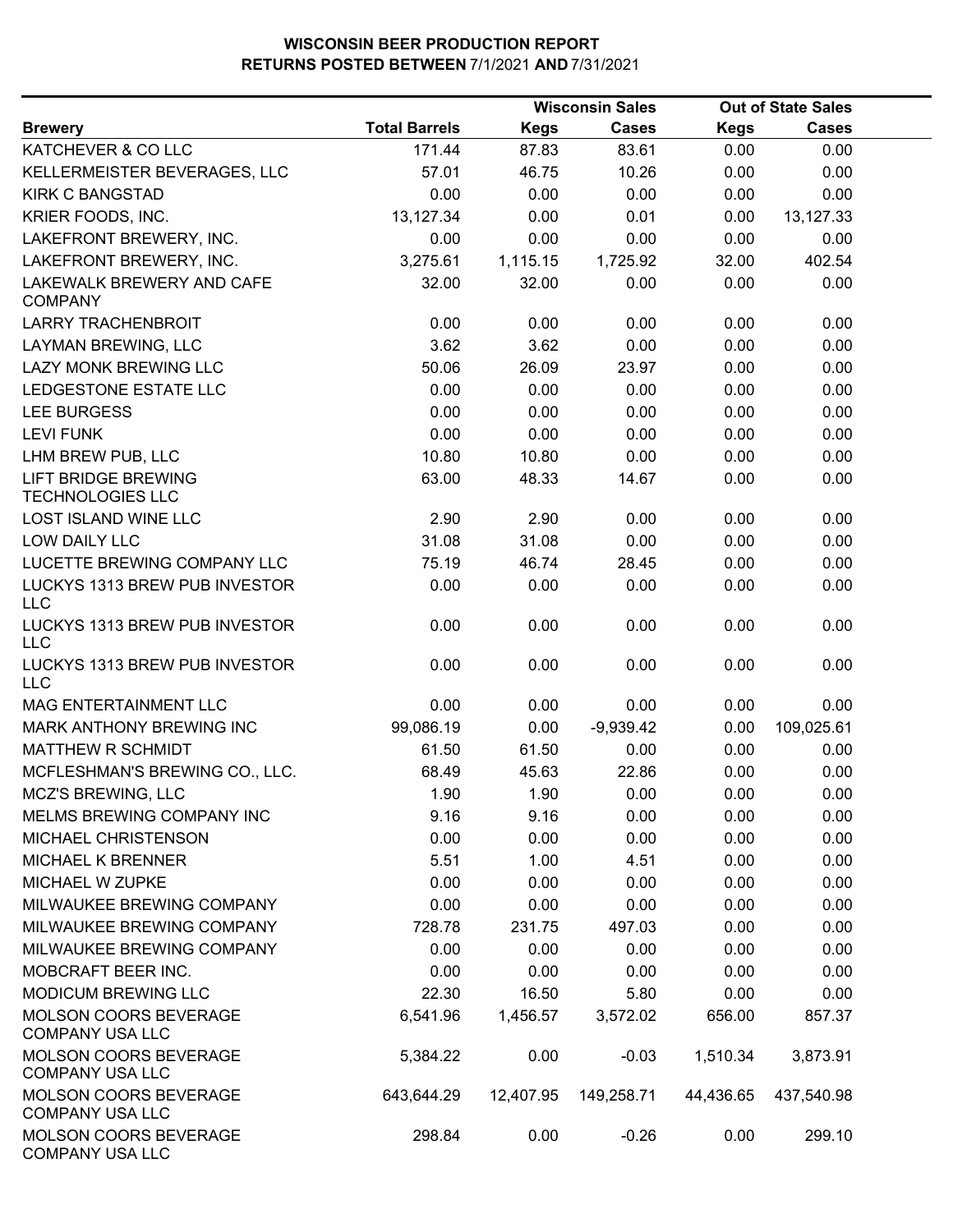|                                                 |                      |             | <b>Wisconsin Sales</b> |             | <b>Out of State Sales</b> |  |
|-------------------------------------------------|----------------------|-------------|------------------------|-------------|---------------------------|--|
| <b>Brewery</b>                                  | <b>Total Barrels</b> | <b>Kegs</b> | <b>Cases</b>           | <b>Kegs</b> | <b>Cases</b>              |  |
| MOLSON COORS USA LLC                            | 0.00                 | 0.00        | 0.00                   | 0.00        | 0.00                      |  |
| MONTELLO BREWING COMPANY LLC                    | 0.00                 | 0.00        | 0.00                   | 0.00        | 0.00                      |  |
| MOOSEJAW PIZZA & BREWING CO LLC                 | 111.10               | 80.62       | 30.48                  | 0.00        | 0.00                      |  |
| <b>MORRISWEYER LLC</b>                          | 0.00                 | 0.00        | 0.00                   | 0.00        | 0.00                      |  |
| MOUNTAIN CREST SRL LLC                          | 5,283.46             | 5.00        | 360.79                 | 40.00       | 4,877.67                  |  |
| NATHAN R WARNKE                                 | 0.00                 | 0.00        | 0.00                   | 0.00        | 0.00                      |  |
| <b>NATHANIEL FAKLER</b>                         | 12.01                | 0.00        | 12.01                  | 0.00        | 0.00                      |  |
| <b>NEW BARONS BREWING</b><br><b>COOPERATIVE</b> | 45.34                | 26.08       | 19.26                  | 0.00        | 0.00                      |  |
| <b>NEW GLARUS BREWING COMPANY</b>               | 26,907.83            | 4,248.50    | 22,659.33              | 0.00        | 0.00                      |  |
| NEW GLARUS BREWING COMPANY                      | 834.74               | 68.00       | 766.74                 | 0.00        | 0.00                      |  |
| NEW MERIDIAN BEER, LLC                          | 49.93                | 49.93       | 0.00                   | 0.00        | 0.00                      |  |
| NEXT DOOR BREWING LLC                           | 0.00                 | 0.00        | 0.00                   | 0.00        | 0.00                      |  |
| NEXT DOOR BREWING LLC                           | 15.47                | 14.42       | 1.05                   | 0.00        | 0.00                      |  |
| NICHOLAS CALAWAY                                | 204.74               | 59.29       | 145.45                 | 0.00        | 0.00                      |  |
| NOBLE ROOTS BREWING COMPANY,<br><b>LLC</b>      | 32.76                | 0.00        | 32.76                  | 0.00        | 0.00                      |  |
| NORTHWOODS BREWING CORP LLC                     | 88.50                | 88.50       | 0.00                   | 0.00        | 0.00                      |  |
| OFF-KILTER BREWING INC                          | 0.00                 | 0.00        | 0.00                   | 0.00        | 0.00                      |  |
| OLD ABE BREWING LLC                             | 11.00                | 0.00        | 11.00                  | 0.00        | 0.00                      |  |
| OLD GERMANTOWN LLC                              | 0.00                 | 0.00        | 0.00                   | 0.00        | 0.00                      |  |
| <b>OLIPHANT BREWING LLC</b>                     | 133.58               | 129.50      | $-29.16$               | 4.08        | 29.16                     |  |
| OMBIBULOUS BREWING COMPANY,<br><b>LLC</b>       | 15.50                | 15.50       | 0.00                   | 0.00        | 0.00                      |  |
| O'SO BREWING COMPANY                            | 231.46               | 58.50       | 168.85                 | 0.00        | 4.11                      |  |
| PABST BREWING COMPANY, LLC                      | 2,774.13             | 0.00        | $-894.18$              | 0.00        | 3,668.31                  |  |
| PABST HOLDINGS LLC                              | 0.00                 | 0.00        | 0.00                   | 0.00        | 0.00                      |  |
| PABST HOLDINGS LLC                              | 0.00                 | 0.00        | 0.00                   | 0.00        | 0.00                      |  |
| PABST HOLDINGS LLC                              | 22,747.98            | 0.00        | 2,798.92               | 0.00        | 19,949.06                 |  |
| PABST HOLDINGS LLC                              | 0.00                 | 0.00        | 0.00                   | 0.00        | 0.00                      |  |
| PABST HOLDINGS LLC                              | 0.00                 | 0.00        | 0.00                   | 0.00        | 0.00                      |  |
| PARCHED EAGLE BREWPUB LLC                       | 10.51                | 10.51       | 0.00                   | 0.00        | 0.00                      |  |
| PETER H GENTRY                                  | 0.00                 | 0.00        | 0.00                   | 0.00        | 0.00                      |  |
| PETER H GENTRY                                  | 383.54               | 189.90      | 193.64                 | 0.00        | 0.00                      |  |
| PETER PETERSON                                  | 0.00                 | 0.00        | 0.00                   | 0.00        | 0.00                      |  |
| PETSKULL BREWING COMPANY LLC                    | 39.00                | 39.00       | 0.00                   | 0.00        | 0.00                      |  |
| PHUSION PROJECTS LLC                            | 41,769.80            | 0.00        | 663.91                 | 0.00        | 41,105.89                 |  |
| PIGEON RIVER BREWING LLC                        | 114.19               | 62.66       | 51.53                  | 0.00        | 0.00                      |  |
| PITCHFORK BREWING LLC                           | 17.00                | 17.00       | 0.00                   | 0.00        | 0.00                      |  |
| PLYMOUTH BREWING COMPANY LLC                    | 0.00                 | 0.00        | 0.00                   | 0.00        | 0.00                      |  |
| PORT HURON BREWING COMPANY,<br><b>LLC</b>       | 0.00                 | 0.00        | 0.00                   | 0.00        | 0.00                      |  |
| POTOSI BREWING COMPANY                          | 0.00                 | 0.00        | 0.00                   | 0.00        | 0.00                      |  |
| PUBLIC CRAFT BREWING COMPANY<br><b>LLC</b>      | 67.59                | 49.68       | 17.91                  | 0.00        | 0.00                      |  |
| RACINE BREWING COMPANY                          | 25.50                | 25.50       | 0.00                   | 0.00        | 0.00                      |  |
| RADIX FERMENTATION LLC                          | 1.32                 | 1.17        | 0.15                   | 0.00        | 0.00                      |  |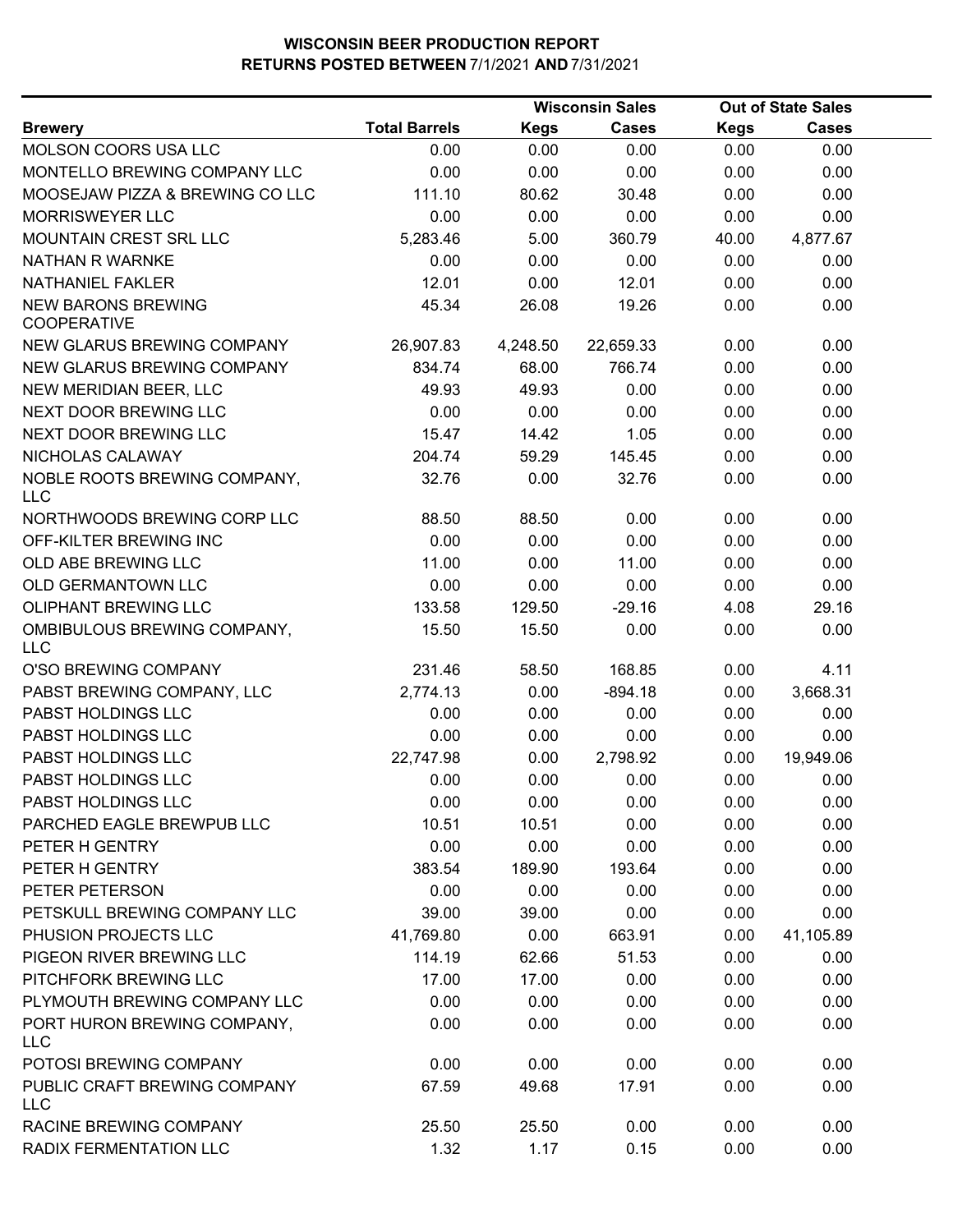|                                                  |                      |             | <b>Wisconsin Sales</b> |             | <b>Out of State Sales</b> |  |
|--------------------------------------------------|----------------------|-------------|------------------------|-------------|---------------------------|--|
| <b>Brewery</b>                                   | <b>Total Barrels</b> | <b>Kegs</b> | <b>Cases</b>           | <b>Kegs</b> | <b>Cases</b>              |  |
| RAISED GRAIN BREWING COMPANY<br><b>LLC</b>       | 382.88               | 216.33      | 166.55                 | 0.00        | 0.00                      |  |
| RANDYS FUNHUNTERS BREWERY INC                    | 13.00                | 13.00       | 0.00                   | 0.00        | 0.00                      |  |
| REBELLION BREWING HOLDING<br><b>COMPANY INC</b>  | 64.97                | 64.97       | 0.00                   | 0.00        | 0.00                      |  |
| <b>RED EYE BREWING COMPANY LLC</b>               | 35.64                | 35.64       | 0.00                   | 0.00        | 0.00                      |  |
| REGAL BRAU BREWING COMPANY LLC                   | 298.77               | 0.00        | 80.80                  | 0.00        | 217.97                    |  |
| RHINELANDER BREWING CO LLC                       | 55.31                | 19.50       | 35.81                  | 0.00        | 0.00                      |  |
| RHINELANDER BREWING CO LLC                       | 6,434.00             | 12.75       | 153.80                 | 10.00       | 6,257.45                  |  |
| <b>RIGHT BAUER LLC</b>                           | 7.50                 | 7.50        | 0.00                   | 0.00        | 0.00                      |  |
| RIO LOBO LLC                                     | 3.00                 | 3.00        | 0.00                   | 0.00        | 0.00                      |  |
| <b>ROBERT A LARSON</b>                           | 151.36               | 79.00       | 66.48                  | 0.00        | 5.88                      |  |
| ROCK COUNTY BREWING COMPANY<br><b>LLC</b>        | 40.71                | 40.71       | 0.00                   | 0.00        | 0.00                      |  |
| <b>ROCK'N BEER LLC</b>                           | 72.80                | 72.80       | 0.00                   | 0.00        | 0.00                      |  |
| <b>ROGER HILLESTAD</b>                           | 10.69                | 10.69       | 0.00                   | 0.00        | 0.00                      |  |
| <b>ROGER MILLER</b>                              | 21.99                | 21.99       | 0.00                   | 0.00        | 0.00                      |  |
| <b>ROSS M NELSON</b>                             | 2.00                 | 2.00        | 0.00                   | 0.00        | 0.00                      |  |
| ROUND MAN BREWING CO., LLC                       | 34.07                | 34.07       | 0.00                   | 0.00        | 0.00                      |  |
| ROWLAND'S CALUMET BREWING CO.,<br>INC.           | 0.00                 | 0.00        | 0.00                   | 0.00        | 0.00                      |  |
| ROWLAND'S CALUMET BREWING CO.,<br>INC.           | 0.00                 | 0.00        | 0.00                   | 0.00        | 0.00                      |  |
| RUSH RIVER BREWING LLC                           | 165.60               | 51.35       | 58.83                  | 38.00       | 17.42                     |  |
| RYAN D STOLT                                     | 29.59                | 22.33       | 7.26                   | 0.00        | 0.00                      |  |
| RYANS ON YORK LLC                                | 0.00                 | 0.00        | 0.00                   | 0.00        | 0.00                      |  |
| SAHALE ALE WORKS, LLC                            | 31.00                | 31.00       | 0.00                   | 0.00        | 0.00                      |  |
| SAND CREEK BREWING CO LLC                        | 0.00                 | 0.00        | 0.00                   | 0.00        | 0.00                      |  |
| SAWMILL BREWING CO INC                           | 45.85                | 45.85       | 0.00                   | 0.00        | 0.00                      |  |
| SAWMILL LOGGER ENTERPRISES LLC                   | 0.00                 | 0.00        | 0.00                   | 0.00        | 0.00                      |  |
| SHB HOLDINGS LLC                                 | 7.00                 | 7.00        | 0.00                   | 0.00        | 0.00                      |  |
| SLEEMAN BREWING COMPANY USA<br><b>INC</b>        | 6,502.35             | 11.98       | 64.39                  | $-11.98$    | 6,437.96                  |  |
| SOME NERVE BREWING COMPANY LLC                   | 9.81                 | 9.81        | 0.00                   | 0.00        | 0.00                      |  |
| SONNY'S PIZZERIA, LLC                            | 5.00                 | 5.00        | 0.00                   | 0.00        | 0.00                      |  |
| SOUTH SHORE BREWERY, INC.                        | 204.87               | 82.54       | 109.24                 | 3.00        | 10.09                     |  |
| SOUTH SHORE BREWERY, INC.                        | 23.97                | 23.97       | 0.00                   | 0.00        | 0.00                      |  |
| SPB LLC                                          | 2,580.91             | 387.00      | 1,343.99               | 381.25      | 468.67                    |  |
| SPRECHER BREWING COMPANY, LLC                    | 478.83               | 132.04      | 242.31                 | 0.00        | 104.48                    |  |
| STARBOARD BREWING COMPANY LLC                    | 8.00                 | 8.00        | 0.00                   | 0.00        | 0.00                      |  |
| STATE LINE DISTILLERY, LLC                       | 0.00                 | 0.00        | 0.00                   | 0.00        | 0.00                      |  |
| STATION 1 BREWING COMPANY AND<br>MUSIC HALL, LLC | 0.00                 | 0.00        | 0.00                   | 0.00        | 0.00                      |  |
| STEELHEAD ALEWORKS LLC                           | 26.00                | 26.00       | 0.00                   | 0.00        | 0.00                      |  |
| STEELHEAD ALEWORKS LLC                           | 0.00                 | 0.00        | 0.00                   | 0.00        | 0.00                      |  |
| <b>STEPHEN B ZINK</b>                            | 4.00                 | 4.00        | 0.00                   | 0.00        | 0.00                      |  |
| STILLMANK BREWING COMPANY                        | 167.19               | 99.33       | 67.86                  | 0.00        | 0.00                      |  |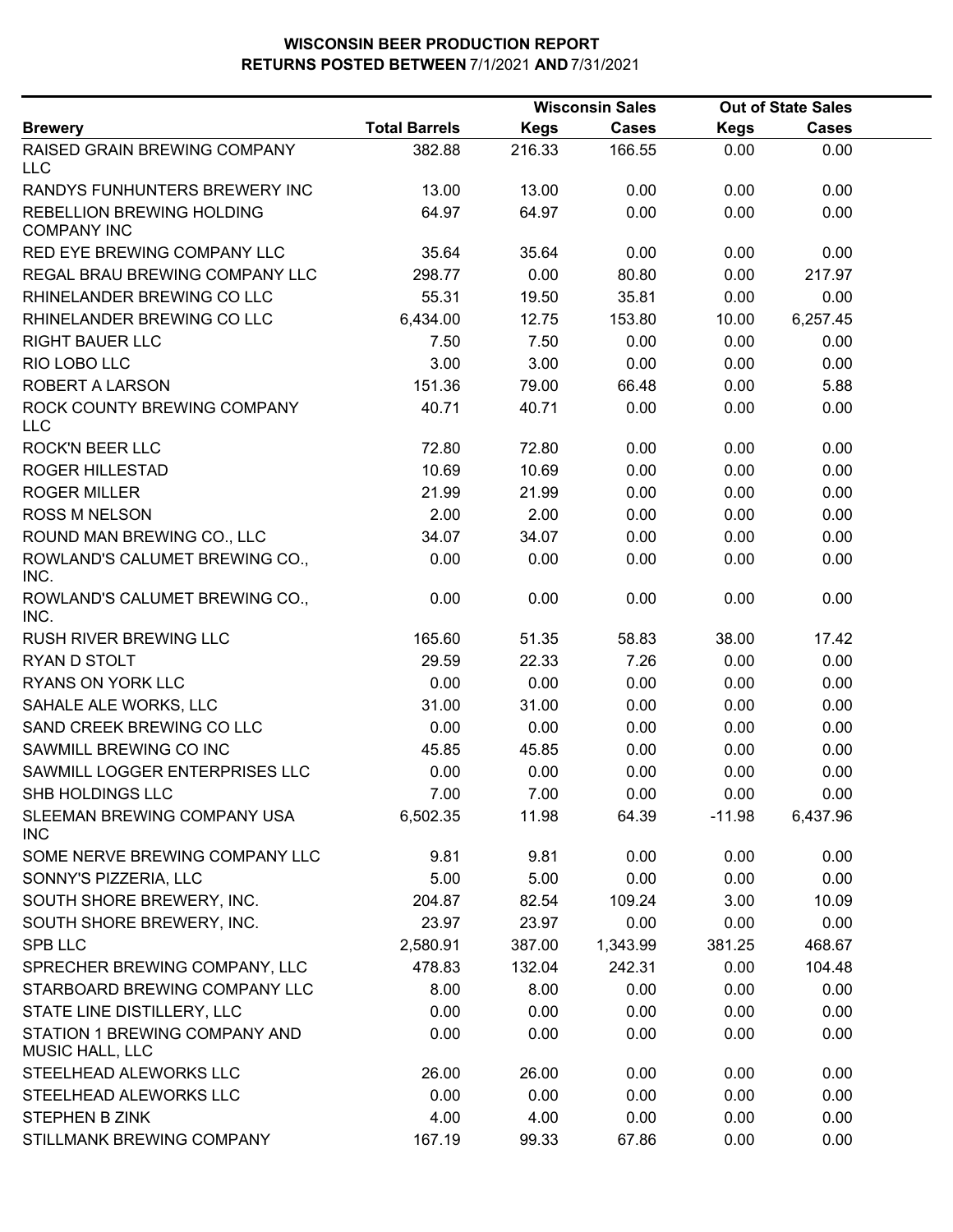|                                                        |                      |             | <b>Wisconsin Sales</b> |             | <b>Out of State Sales</b> |  |
|--------------------------------------------------------|----------------------|-------------|------------------------|-------------|---------------------------|--|
| <b>Brewery</b>                                         | <b>Total Barrels</b> | <b>Kegs</b> | <b>Cases</b>           | <b>Kegs</b> | <b>Cases</b>              |  |
| STONE ARCH BREWPUB INC.                                | 230.55               | 230.55      | 0.00                   | 0.00        | 0.00                      |  |
| STUBBORN BROTHERS BREWERY LLC                          | 12.29                | 12.29       | 0.00                   | 0.00        | 0.00                      |  |
| SUNSHINE BREWING COMPANY LLC                           | 26.00                | 0.00        | 26.00                  | 0.00        | 0.00                      |  |
| SUPERMOON BEER COMPANY LLC                             | 6.10                 | 1.20        | 4.90                   | 0.00        | 0.00                      |  |
| SWITCHGEAR BREWING COMPANY<br><b>LLC</b>               | 25.00                | 25.00       | 0.00                   | 0.00        | 0.00                      |  |
| THE EAU CLAIRE BREWING PROJECT<br><b>LLC</b>           | 775.05               | 172.36      | 602.69                 | 0.00        | 0.00                      |  |
| THE EXPLORIUM BREWPUB LLC                              | 114.00               | 114.00      | 0.00                   | 0.00        | 0.00                      |  |
| THE EXPLORIUM BREWPUB LLC                              | 63.40                | 63.40       | 0.00                   | 0.00        | 0.00                      |  |
| THE GARAGE BIKES & BREWS LLC                           | 7.50                 | 7.50        | 0.00                   | 0.00        | 0.00                      |  |
| THE GD 2, LLC                                          | 84.94                | 84.94       | 0.00                   | 0.00        | 0.00                      |  |
| THE GREAT DANE PUB AND BREWING<br>COMPANY, INC.        | 90.68                | 90.68       | 0.00                   | 0.00        | 0.00                      |  |
| THE LONE GIRL BREWING COMPANY -<br><b>WAUNAKEE LLC</b> | 87.00                | 87.00       | 0.00                   | 0.00        | 0.00                      |  |
| THE MCKENZIE RIVER CORPORATION                         | 0.00                 | 0.00        | 0.00                   | 0.00        | 0.00                      |  |
| THIRD SPACE BREWING LLC                                | 1,271.72             | 407.67      | 864.05                 | 0.00        | 0.00                      |  |
| THUMB KNUCKLE BREWING COMPANY                          | 5.83                 | 5.83        | 0.00                   | 0.00        | 0.00                      |  |
| <b>TIMOTHY DUERST</b>                                  | 39.20                | 39.20       | 0.00                   | 0.00        | 0.00                      |  |
| <b>TIMOTHY M NELSON</b>                                | 531.00               | 531.00      | 0.00                   | 0.00        | 0.00                      |  |
| TITLETOWN BREWING CO LLC                               | 433.88               | 247.00      | 186.88                 | 0.00        | 0.00                      |  |
| <b>TOPPLING GOLIATH INC</b>                            | 79.00                | 16.00       | 0.00                   | 63.00       | 0.00                      |  |
| TRAP ROCK BREWING COMPANY INC                          | 24.00                | 24.00       | 0.00                   | 0.00        | 0.00                      |  |
| TRIBUTE BREWING COMPANY LLC                            | 102.91               | 41.85       | 61.06                  | 0.00        | 0.00                      |  |
| TURTLE STACK BREWERY, LLC                              | 30.50                | 30.50       | 0.00                   | 0.00        | 0.00                      |  |
| TWELVE5 BEVERAGE CO., LLC                              | 3,455.49             | 0.00        | 246.39                 | 0.00        | 3,209.10                  |  |
| UNITED BRANDS COMPANY INC                              | 43.50                | 0.00        | 43.50                  | 0.00        | 0.00                      |  |
| <b>UNITED BRANDS LLC</b>                               | 0.00                 | 0.00        | 0.00                   | 0.00        | 0.00                      |  |
| UNIVERSAL SALES INC                                    | 1,649.04             | 9.00        | 7.26                   | 0.50        | 1,632.28                  |  |
| URBAN HARVEST BREWING COMPANY<br><b>LLC</b>            | 5.00                 | 5.00        | 0.00                   | 0.00        | 0.00                      |  |
| V3 BREWING COMPANY INC                                 | 0.00                 | 0.00        | 0.00                   | 0.00        | 0.00                      |  |
| VENNTURE BREW COMPANY LLC                              | 21.92                | 15.36       | 6.56                   | 0.00        | 0.00                      |  |
| <b>VIKING BREW PUB LLC</b>                             | 28.00                | 28.00       | 0.00                   | 0.00        | 0.00                      |  |
| <b>VIKING BREWING</b>                                  | 10.54                | 6.31        | 4.23                   | 0.00        | 0.00                      |  |
| VINTAGE II, INC.                                       | 0.00                 | 0.00        | 0.00                   | 0.00        | 0.00                      |  |
| VINTAGE II, INC.                                       | 172.70               | 172.70      | 0.00                   | 0.00        | 0.00                      |  |
| VINTAGE II, INC.                                       | 197.40               | 197.40      | 0.00                   | 0.00        | 0.00                      |  |
| <b>VINTAGE LLC</b>                                     | 0.00                 | 0.00        | 0.00                   | 0.00        | 0.00                      |  |
| WALNUT BREWERY, INC.                                   | 55.50                | 55.50       | 0.00                   | 0.00        | 0.00                      |  |
| WATER STREET BREWERY, INC.                             | 0.00                 | 0.00        | 0.00                   | 0.00        | 0.00                      |  |
| WESTALLION BREWING COMPANY LLC                         | 30.00                | 30.00       | 0.00                   | 0.00        | 0.00                      |  |
| WG BARR BEVERAGE COMPANY LP                            | 0.00                 | 0.00        | 0.00                   | 0.00        | 0.00                      |  |
| WHITEWATER MUSIC HALL LLC                              | 10.50                | 10.50       | 0.00                   | 0.00        | 0.00                      |  |
| <b>WILLIAM L SCHNEIDER</b>                             | 24.50                | 24.50       | 0.00                   | 0.00        | 0.00                      |  |
| <b>WILLIAM MOLL</b>                                    | 4.00                 | 4.00        | 0.00                   | 0.00        | 0.00                      |  |
|                                                        |                      |             |                        |             |                           |  |